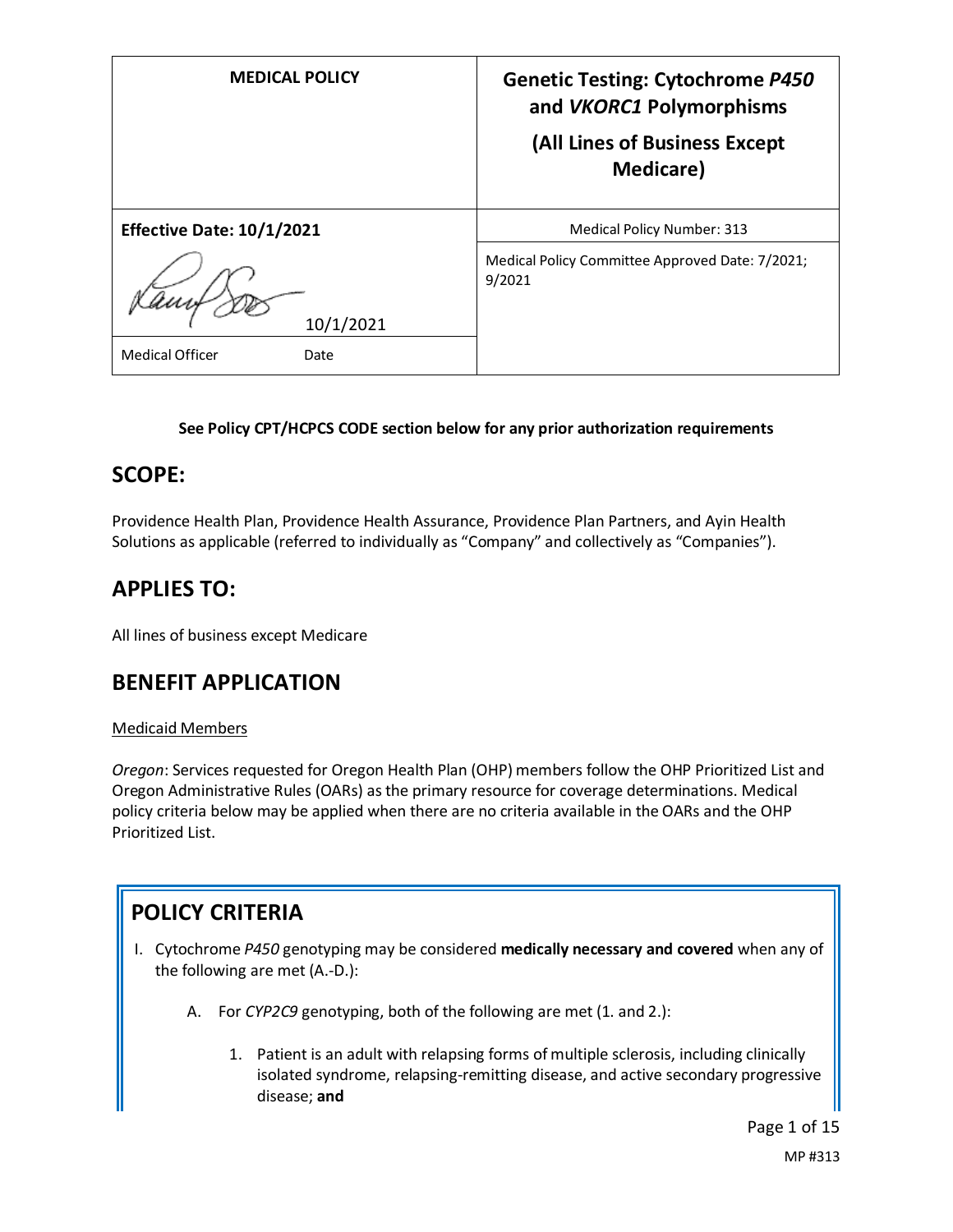**(All Lines of Business Except Medicare**

2. Patient is being considered for treatment with siponimod (Mayzent<sup>®</sup>). B. For *CYP2C19* genotyping, the patient is being considered for treatment with clopidogrel (Plavix®) with any of the following indications (1.-4.): 1. Acute coronary syndrome 2. Recent myocardial infarction 3. Recent stroke 4. Established peripheral arterial disease. C. For *CYP2D6* genotyping, either of the following are met (1. or 2.): 1. Patient with Gaucher disease type I is being considered for treatment with eliglustat (Cerdelga™); **or** 2. Patient with Huntington disease is being considered for treatment with tetrabenazine (Xenazine®). D. For *CYP27A1* genotyping, patients with cerebrotendinous xanthomatosis who are being considered for treatment with Chenodal (chenodiol). II. Cytochrome *P450* genotyping is considered **investigational and not covered** when criterion I. above is not met. III. Genetic panel tests that include more than one *CYP450* gene for evaluating drug-metabolizer status are considered **investigational and not covered**. IV. Vitamin K epoxide reductase subunit C1 (*VKORC1*) genotyping is considered **investigational and not covered** for the treatment of any indication. V. Genetic panel tests that include one or more genes for which clinical utility has not been established are considered **investigational and not covered**, including but not limited to the following tests (A.-I.): A. GeneSight® Psychotropic- Assurex Health, Inc B. Mental Health DNA Insight™- Pathway Genomics® C. Neuro IDGenetix- AltheaDx, Inc. D. Pain Panel- Alpha Genomix E. PGxOne™ Plus Pharmacogenomics Test -Admera Health F. Polypharmacy Panel- Genelex Corporation G. Polypharmacy Comprehensive Panel- Genelex Corporation H. Psychiatry/ADHD Panel - Alpha Genomix I. RightMed Comprehensive Test – OneOme J. Versiti Coagulation Disorder Panel- Versiti Diagnostic Laboratories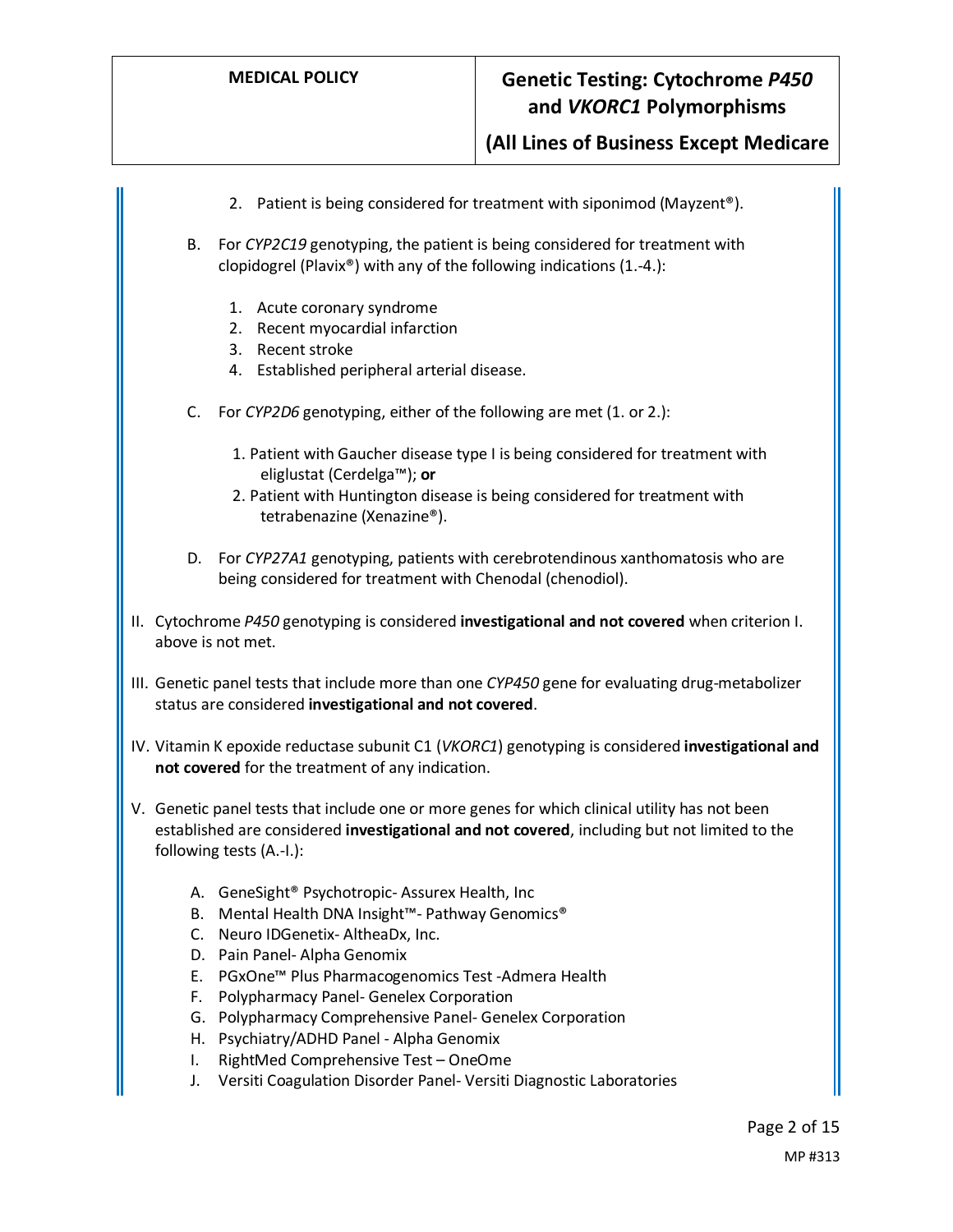**(All Lines of Business Except Medicare**

K. Versiti Comprehensive Bleeding Disorder Panel- Versiti Diagnostic Laboratories

Link to **Policy Summary** 

# **CPT/HCPCS CODES**

| <b>All Lines of Business Except Medicare</b> |                                                                                                                                                                                                                                                                                                                    |
|----------------------------------------------|--------------------------------------------------------------------------------------------------------------------------------------------------------------------------------------------------------------------------------------------------------------------------------------------------------------------|
|                                              | <b>Prior Authorization Required</b>                                                                                                                                                                                                                                                                                |
| 0028U                                        | CYP2D6 (cytochrome P450, family 2, subfamily D, polypeptide 6) (eg, drug metabolism)<br>gene analysis, copy number variants, common variants with reflex to targeted sequence<br>analysis                                                                                                                          |
| 0070U                                        | CYP2D6 (cytochrome P450, family 2, subfamily D, polypeptide 6) (eg, drug metabolism)<br>gene analysis, common and select rare variants (ie, $*2$ , $*3$ , $*4$ , $*4N$ , $*5$ , $*6$ , $*7$ , $*8$ , $*9$ ,<br>*10, *11, *12, *13, *14A, *14B, *15, *17, *29, *35, *36, *41, *57, *61, *63, *68, *83,<br>$*_{X}N)$ |
| 0071U                                        | CYP2D6 (cytochrome P450, family 2, subfamily D, polypeptide 6) (eg, drug metabolism)<br>gene analysis, full gene sequence (List separately in addition to code for primary<br>procedure)                                                                                                                           |
| 0072U                                        | CYP2D6 (cytochrome P450, family 2, subfamily D, polypeptide 6) (eg, drug metabolism)<br>gene analysis, targeted sequence analysis (ie, CYP2D6-2D7 hybrid gene) (List separately<br>in addition to code for primary procedure)                                                                                      |
| 0073U                                        | CYP2D6 (cytochrome P450, family 2, subfamily D, polypeptide 6) (eg, drug metabolism)<br>gene analysis, targeted sequence analysis (ie, CYP2D7-2D6 hybrid gene) (List separately<br>in addition to code for primary procedure)                                                                                      |
| 0074U                                        | CYP2D6 (cytochrome P450, family 2, subfamily D, polypeptide 6) (eg, drug metabolism)<br>gene analysis, targeted sequence analysis (ie, non-duplicated gene when<br>duplication/multiplication is trans) (List separately in addition to code for primary<br>procedure)                                             |
| 0075U                                        | CYP2D6 (cytochrome P450, family 2, subfamily D, polypeptide 6) (eg, drug metabolism)<br>gene analysis, targeted sequence analysis (ie, 5' gene duplication/multiplication) (List<br>separately in addition to code for primary procedure)                                                                          |
| 0076U                                        | CYP2D6 (cytochrome P450, family 2, subfamily D, polypeptide 6) (eg, drug metabolism)<br>gene analysis, targeted sequence analysis (ie, 3' gene duplication/ multiplication) (List<br>separately in addition to code for primary procedure)                                                                         |
| 81225                                        | CYP2C19 (cytochrome P450, family 2, subfamily C, polypeptide 19) (eg, drug<br>metabolism), gene analysis, common variants (eg, *2, *3, *4, *8, *17)                                                                                                                                                                |
| 81226                                        | CYP2D6 (cytochrome P450, family 2, subfamily D, polypeptide 6) (eg, drug metabolism),<br>gene analysis, common variants (eg, *2, *3, *4, *5, *6, *9, *10, *17, *19, *29, *35, *41,<br>*1XN, *2XN, *4XN)                                                                                                            |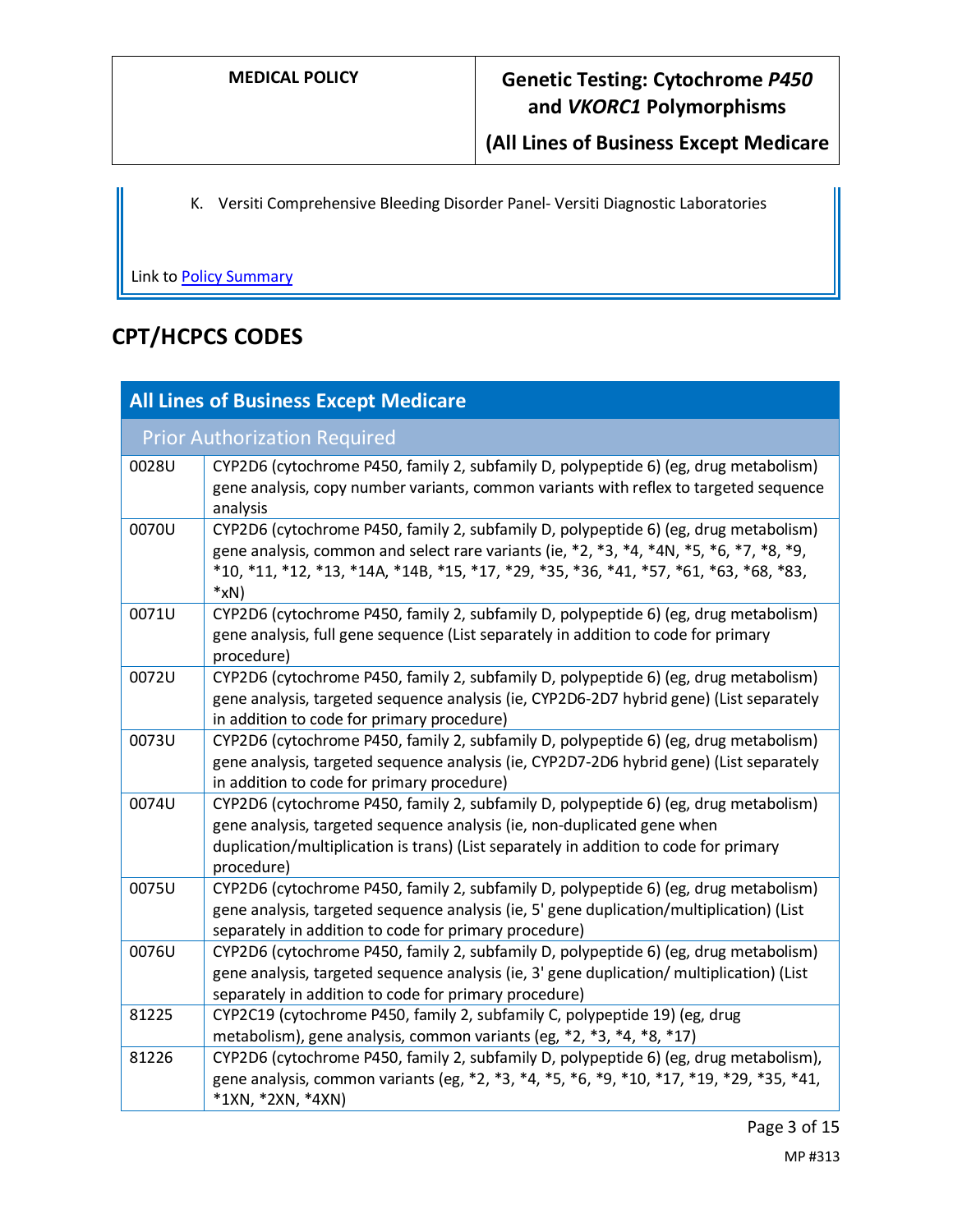**(All Lines of Business Except Medicare**

| 81227                                                                                        | CYP2C9 (cytochrome P450, family 2, subfamily C, polypeptide 9) (eg, drug metabolism),         |
|----------------------------------------------------------------------------------------------|-----------------------------------------------------------------------------------------------|
|                                                                                              | gene analysis, common variants (eg, *2, *3, *5, *6)                                           |
| 81230                                                                                        | CYP3A4 (cytochrome P450 family 3 subfamily A member 4) (eg, drug metabolism), gene            |
|                                                                                              | analysis, common variant(s) (eg, *2, *22)                                                     |
| 81231                                                                                        | CYP3A5 (cytochrome P450 family 3 subfamily A member 5) (eg, drug metabolism), gene            |
|                                                                                              | analysis, common variants (eg, *2, *3, *4, *5, *6, *7)                                        |
| 81355                                                                                        | VKORC1 (vitamin K epoxide reductase complex, subunit 1) (eg, warfarin metabolism),            |
|                                                                                              | gene analysis, common variant(s) (eg, -1639G>A, c.173+1000C>T)                                |
| 81401                                                                                        | Molecular pathology procedure level 2                                                         |
| 81402                                                                                        | Molecular pathology procedure level 3                                                         |
| 81404                                                                                        | Molecular pathology procedure level 5                                                         |
| 81405                                                                                        | Molecular pathology procedure level 6                                                         |
| <b>Not Covered</b>                                                                           |                                                                                               |
| 0029U                                                                                        | Drug metabolism (adverse drug reactions and drug response), targeted sequence                 |
|                                                                                              | analysis (ie, CYP1A2, CYP2C19, CYP2C9, CYP2D6, CYP3A4, CYP3A5, CYP4F2, SLCO1B1,               |
|                                                                                              | VKORC1 and rs12777823)                                                                        |
| 0030U                                                                                        | Drug metabolism (warfarin drug response), targeted sequence analysis (ie, CYP2C9,             |
|                                                                                              | CYP4F2, VKORC1, rs12777823)                                                                   |
| 0031U                                                                                        | CYP1A2 (cytochrome P450 family 1, subfamily A, member 2) (eg, drug metabolism) gene           |
|                                                                                              | analysis, common variants (ie, *1F, *1K, *6, *7)                                              |
| 0270U                                                                                        | Hematology (congenital coagulation disorders), genomic sequence analysis of 20 genes,         |
|                                                                                              | blood, buccal swab, or amniotic fluid                                                         |
| 0272U                                                                                        | Hematology (genetic bleeding disorders), genomic sequence analysis of 51 genes, blood,        |
|                                                                                              | buccal swab, or amniotic fluid, comprehensive                                                 |
|                                                                                              | <b>Unlisted Codes</b>                                                                         |
|                                                                                              | All unlisted codes will be reviewed for medical necessity, correct coding, and pricing at the |
| claim level. If an unlisted code is billed related to services addressed in this policy then |                                                                                               |
| prior-authorization is required.                                                             |                                                                                               |
| 81479                                                                                        | Unlisted molecular pathology procedure                                                        |
| 81599                                                                                        | Unlisted multianalyte assay with algorithmic analysis                                         |

### **DESCRIPTION**

#### **Pharmacogenetics**

Pharmacogenetics, also called pharmacogenomics, is a relatively new field that is rapidly growing. Pharmacogenetics is the study of how genetic variation influences an individual's response to medications. These genetic variants may be inherited and present at birth, or they may be acquired such as those acquired by tumors in oncologic indications. Inherited genetic variants may be rare (observed in <5% of the general population), or they may be more common (observed in ≥5% of the population) in which case they are called polymorphisms. Variants in genes may help determine how well an individual responds to a drug or whether side effects or adverse reactions are experienced. Variations in genes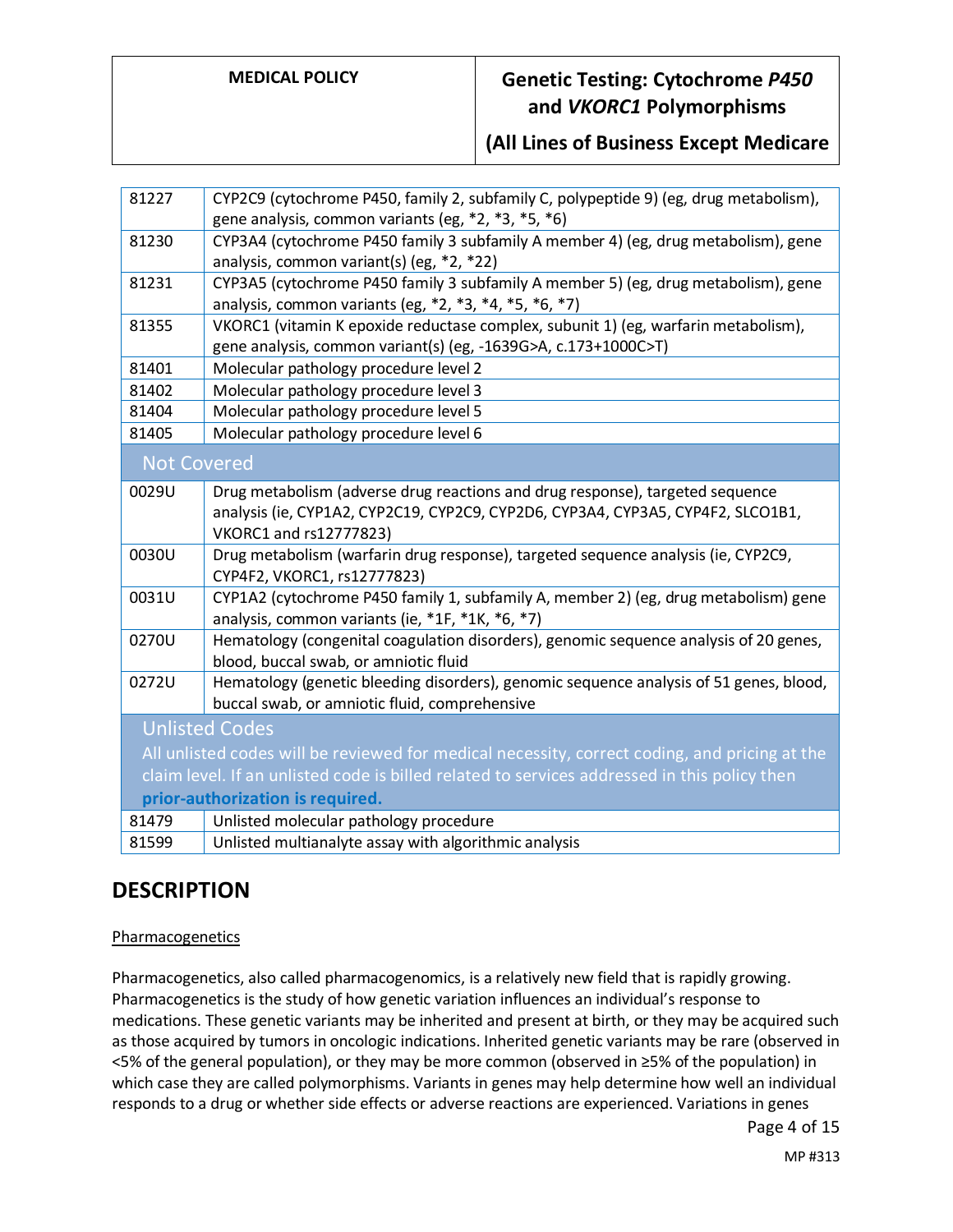**(All Lines of Business Except Medicare**

may also help determine how quickly an individual might metabolize a drug. This may help determine whether or not a particular drug will be effective and what the effective dose might be.

#### Cytochrome *P450* Polymorphisms

The cytochrome *P450* family (*CYP450*) is a family of enzymes involved in drug metabolism. Cytochrome *P450* genotyping has been proposed as a means of optimizing drug selection and dosing based on patients' predicted drug metabolism. The most well-studied enzymes in this family include *CYP2D6*, *CYP2C19* and *CYP2C9*.

### **REVIEW OF EVIDENCE**

A review of the ECRI, Hayes, Cochrane, and PubMed databases was conducted regarding the use of genetic testing for cytochrome *P450* polymorphisms through June 2021.

#### Cytochrome *P450* Polymorphisms

Due to the size of the cytochrome *P450* gene family (almost 60 genes) and the sheer number of classes of medications that different groups of CYP genes help metabolize, the following evidence section provides a general overview of the most recent highly-studied indications for which select CYP genes have been evaluated. This section does not contain evidence regarding the use multi-gene panels (containing three or more CYP genes) for pharmacogenetic purposes.

*CYP2B6*

#### *Antiretroviral Therapies*

The evidence regarding the clinical value of *CYP2B6* genotyping to guide antiretroviral therapies is inconclusive. Nonrandomized studies have reported on associations between *CYP2B6* polymorphisms and early efavirenz discontinuation<sup>1</sup>, and suicide risk<sup>2</sup>. These studies both suffered from nonrandomized study design. In addition, one study suffered from high attrition rate (35%) and lack of reporting on medication adherence.<sup>1</sup> While the other study was a post-hoc analysis of small open-label clinical trials that did not specifically focus on suicidality. Both studies concluded that additional studies were needed to further evaluate these associations. Conversely, one large observational cohort (n=801 patients followed over 6 months) reported that *CYP2B6* "slow metabolism" polymorphisms were not associated with any of the treatment endpoints (death, loss to care, HIV RNA above 25 copies/ml at six months, or CNS toxicity). $3$  This study was limited by lack of data on medication adherence and data on cognitive functioning in relation to the CNS adverse effects reported.

One study reported on how reduction of efavirenz based on genotype led to continued suppression of HIV-1 (n=18 patients, as evidenced by low viral load) and that CNS-related symptoms improved with dose reduction on 10 of these patients.<sup>4</sup> However, the lack of blinding of the patients with high efavirenz plasma levels may have caused a placebo effect regarding efavirenz-associated CNS symptoms. The authors concluded that double-blind, placebo-controlled studies would be appropriate.

Page 5 of 15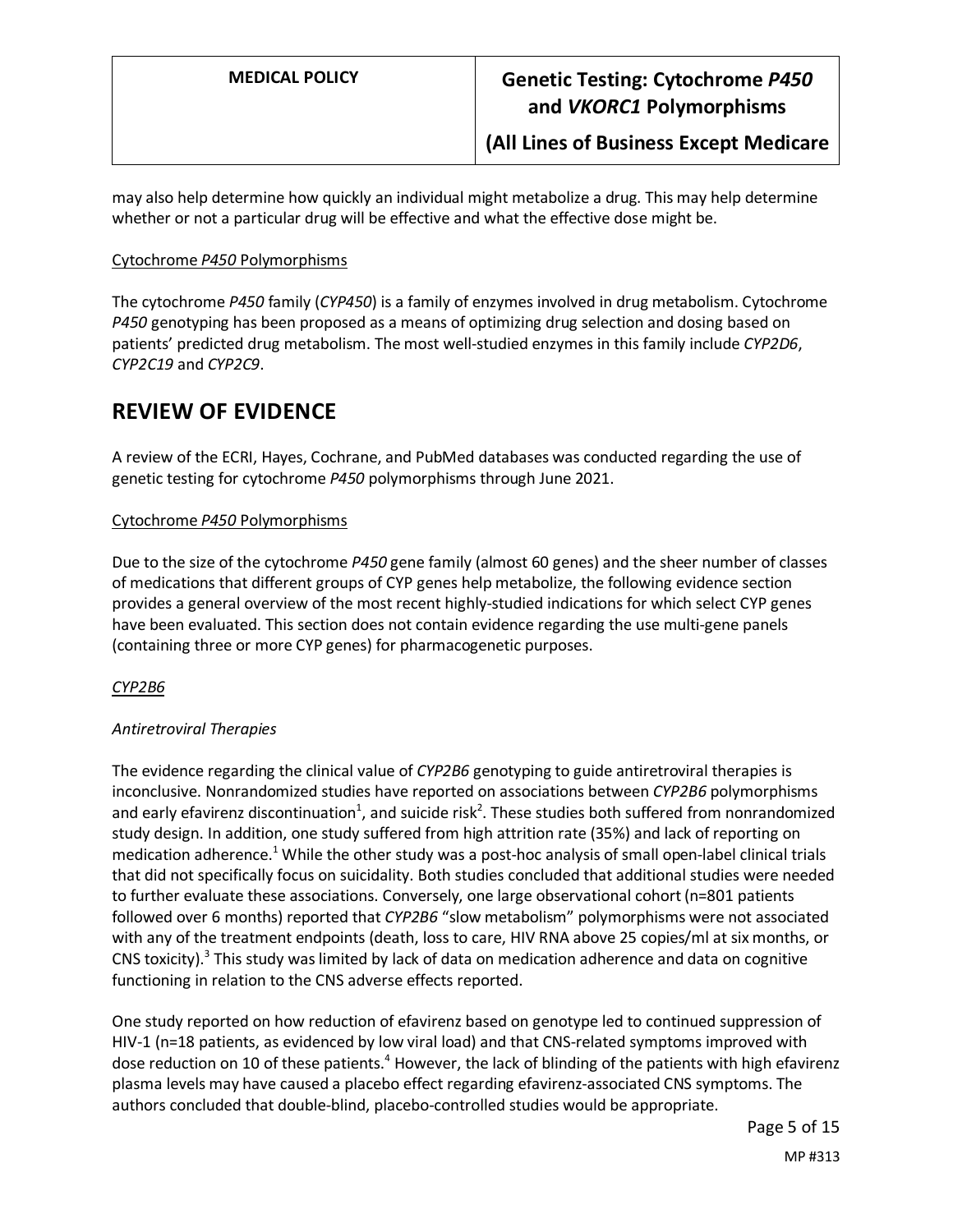Small nonrandomized studies have reported on associations between specific *CYP2B6* polymorphisms and nevirapine-induced Stevens-Johnson syndrome (SJS), and association between other *CYP2B6* polymorphisms and increased immunological response as measured by CD4 counts.<sup>5,6</sup> The latter study also assessed associations between *CYP2B6* genotypes and plasma viral load, and genotypic drug resistance in plasma/genital secretions, but found none. These studies were limited by small sample size, weak, if any associations, limited follow-up and sub-optimal or unreported medication adherence.

#### *Methadone*

A recent meta-analysis evaluated the impact ABCB1 and *CYP2B6* genetic polymorphisms on methadone metabolism, dose and treatment response in patients with opioid addiction, including seven studies.<sup>7</sup> Although the analysis found that methadone plasma concentration was higher in homozygous carriers of the *CYP2B6*\*6 haplotype when compared to non-carriers, *CYP2B6*\*6 carriers were not found to be significantly different from non-carriers with respect to dose, response to treatment (including abstinence from illicit opioid use) or medication adherence. The reviewers also found no significant association between the ABCB1 polymorphism and methadone plasma concentrations, methadone dose, or methadone response.

#### *CYP2C9*

#### *Warfarin*

Please see the "Systematic Reviews of Pharmacogenetic Testing for Various Indications: Oral Anticoagulants" section below.

#### *Other Indications*

Systematic reviews have been published evaluating the clinical utility of *CYP2C9* genotyping for guiding decisions for a variety of medications including benzodiazepines<sup>8</sup>, nonsteroidal anti-inflammatory drugs<sup>9</sup>, and phenytoin.<sup>10,11</sup> Many of these reviews reported a lack of association between the genotypes evaluated and clinical outcomes including adverse events medication-related events. Limitations of the primary literature for each indication included study heterogeneity in terms of statistical analyses used, covariates considered and outcomes evaluated. Methodological limitations of primary studies included nonrandomized study designs, inclusion of select ethnicities, and studies being insufficiently powered to detect associations between genotypes and outcomes assessed. Large-scale, high-quality randomized trials are still needed to confirm any findings of associations between *CYP2C9* genotypes and clinical outcomes for these indications.

#### *CYP2C19*

Recent systematic reviews have been published evaluating the clinical utility of *CYP2C19* genotyping for guiding decisions for a variety of medications including phenytoin $11,12$ , voriconazole $13,14$ , proton pump inhibitors<sup>15,16</sup>, clopidogrel<sup>17,18</sup>, and treatments for Helicobacter pylori.<sup>19</sup> Many of these reviews reported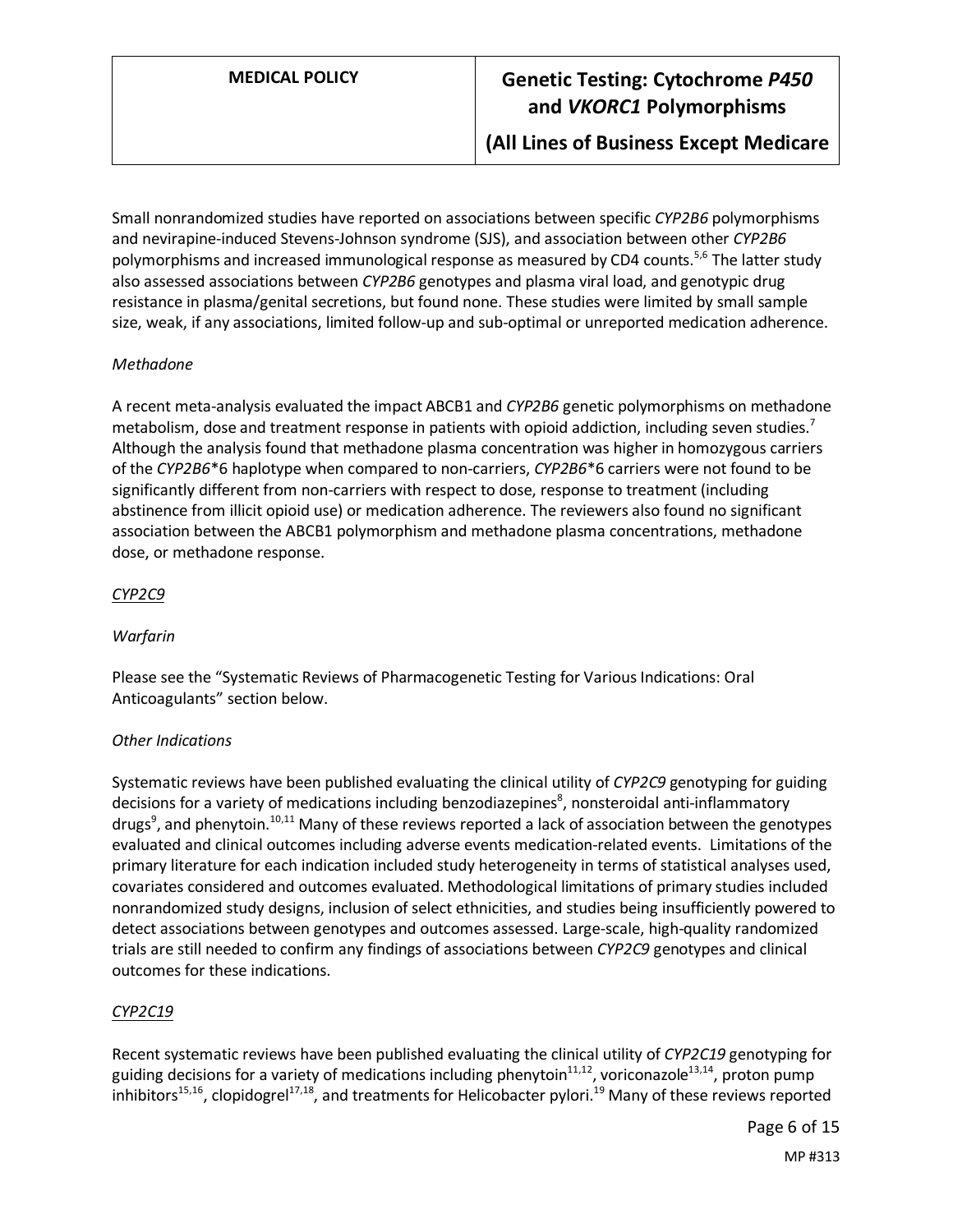**(All Lines of Business Except Medicare**

a lack of association between the genotypes evaluated and clinical outcomes including fungal/bacterial eradication and medication efficacy rates, or adverse medication-related events such as hepatotoxicity. Limitations of the primary literature for each indication included nonrandomized study designs, small sample sizes leading to underpowered studies, and heterogeneity in the patient populations and ethnicities evaluated and statistical analyses used. Larger, high-quality randomized trials are still needed to confirm any findings of associations between *CYP2C19* genotypes and clinical outcomes for these indications.

#### *CYP2D6*

#### *Breast Cancer*

The evidence evaluating *CYP2D6* genotyping to determine drug metabolizer status and predict cancerrelated outcomes in patients with breast cancer treated with tamoxifen is conflicting. One systematic review of the clinical effectiveness of genotyping for *CYP2D6* for the management of women with breast cancer treated with tamoxifen, included 25 cohorts.<sup>20</sup> This review reported that while six cohorts suggested that extensive metabolizers appeared to have better outcomes than either poor or intermediate metabolizers in terms of relapse/recurrence; three cohorts reported poorer outcomes for extensive metabolizers. The reviewers noted heterogeneity across the studies in terms of the patient populations, alleles tested and outcomes evaluated, concluding that the data was limited and conflicting. A more recent systematic review also found that results of studies reporting associations between *CYP2D6* and tamoxifen outcomes were not robust.<sup>21</sup> Similar conclusions of insufficient and conflicting evidence of clinical utility were drawn by additional reviews on this topic.<sup>22,23</sup> Several large scale RCTs included in these reviews reported a weak or no association between *CYP2D6* genotype and various outcomes including breast cancer occurrence<sup>24</sup>, breast cancer specific survival<sup>25</sup>, disease recurrence<sup>26</sup>, and breast cancer-free interval.<sup>27</sup> The reviews concluded that additional prospective studies are necessary to fully establish the value of *CYP2D6* genotyping in women with breast cancer considering tamoxifen.

#### *Other conditions:*

The clinical value of *CYP2D6* genotyping has been evaluated in the context of many different medications but remains inconclusive. Systematic reviews have been published evaluating the clinical utility of *CYP2D6* genotyping for decisions for a variety of medications including metoprolol<sup>28,29</sup>, donepezil<sup>30</sup>, tramadol<sup>31</sup>, opioid treatment for pain,<sup>32</sup> risperidone and other antipsychotics.<sup>33,34</sup> However, most of the primary studies suffer the same limitations described above for the *CYP2D6*/tamoxifen studies, with the large majority of studies being retrospective reviews, case series, or small nonrandomized case-control studies. In general, while some studies report modest associations between *CYP2D6* genotyping and clinically relevant outcomes, such as clinical response, adverse effects, and pain reduction; most outcomes were not significant. Adequately powered prospective randomized studies are warranted to clarify the role of *CYP2D6* genotyping in practice.

#### *Oral Anticoagulants*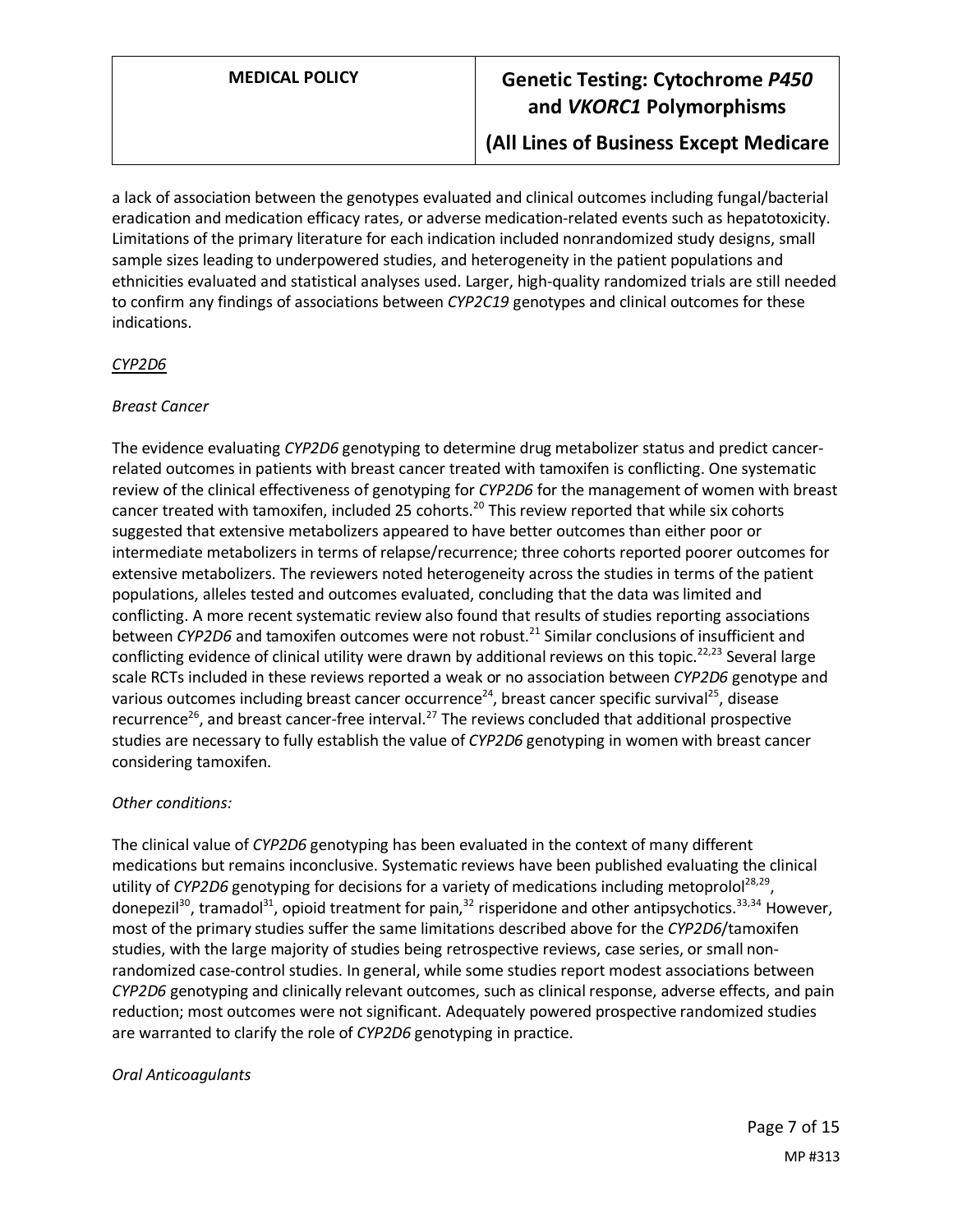### **(All Lines of Business Except Medicare**

In 2017, a systematic review by Zhang et al. studied *CYP2C9* polymorphisms on pediatric warfarin maintenance dosage requirements in 507 patients (N=8 studies), reporting that *CYP2C9* \*1/\*2, *CYP2C9* \*1/\*3, and *CYP2C9* genotypes were significantly associated with lower warfarin maintenance dose requirements in this population. Limitations of this study included small sample size and lack of ethnic diversity in subjects. Also in 2017, Tang et al. systematically reviewed studies on *VKORC1* polymorphisms and warfarin maintenance dosing in relation to age and ethnicity, including 9578 (N= 53 studies).<sup>35</sup> The authors reported that Caucasian carriers of *VKORC1* polymorphisms required a higher mean daily warfarin dose compared with Asian carriers. However, age was found to be a confounding variable, as it was also strongly associated with warfarin dosing requirements. Both reviews focused on select patient populations, limiting the applicability of results to other populations and ethnicities. Of note, neither review reported on whether results from genotyping affected patient outcomes such as incidence of bleeding or thromboembolic events.

In 2018, the Washington Health Care Authority published a technology assessment on the clinical utility of pharmacogenetic testing (including *CYP2C9*, *VKORC1*, and CYP4F2) for patients being treated with oral anticoagulants, including 13 randomized controlled trials.<sup>36</sup> The reviewers reported that risk of death and thromboembolic events were not significantly different between the pharmacogenetic testing group and controls. The risk of major bleeding in patients who received pharmacogenetic testing to guide initial dosing compared to patients started on a fixed dose, was not statistically significant (RR of 0.70; 95% CI, 0.14 to 3.53). Similar conclusions were drawn regarding risk of bleeding by a second good quality systematic review of 18 trials, also published in 2018.<sup>37</sup> The quality of evidence was determined to be low for risk of death, and moderate for thromboembolic events and major bleeding. Additional intermediate/surrogate outcomes were evaluated: the percentage of time in therapeutic range (PTTR) and over-anticoagulation. However, neither estimate was statistically significantly different and the quality of evidence for both outcomes was determined to be low.

The assessment noted several limitations of the evidence-base, including, "differences among studies in terms of populations, underlying medical conditions, risk of outcomes, indications for treatment, comparators used, study outcome definitions and assessment, and the overall conduct of the study and system in which it was conducted ... In addition, the small overall number of events for patientimportant outcomes creates statistical instability. Most of these estimates could easily be changed by additional studies." The assessment concluded that, "the available evidence makes balancing the benefits and harms from pharmacogenetic testing for polymorphisms to guide warfarin initiation challenging …. It is particularly likely that additional research for the outcomes rated as having low quality of evidence could have an important effect on the observed findings."

#### *Pain Management*

Systematic reviews have been published evaluating the clinical utility of pharmacogenetics for pain management, evaluating a variety of genes and a number of medications, including opioids and other analgesics. Some of the genes evaluated include ABCB1, COMT, *CYP2D6*, CYP3A4, CYP3A5, OPRM1, and UGT2B7. These studies have focused on a variety of pain indications including post-operative pain<sup>38-42</sup>, chronic cancer pain<sup>43</sup>, labor pain<sup>44</sup>, post-partum pain<sup>45</sup>, and mixed pain indications.<sup>46</sup>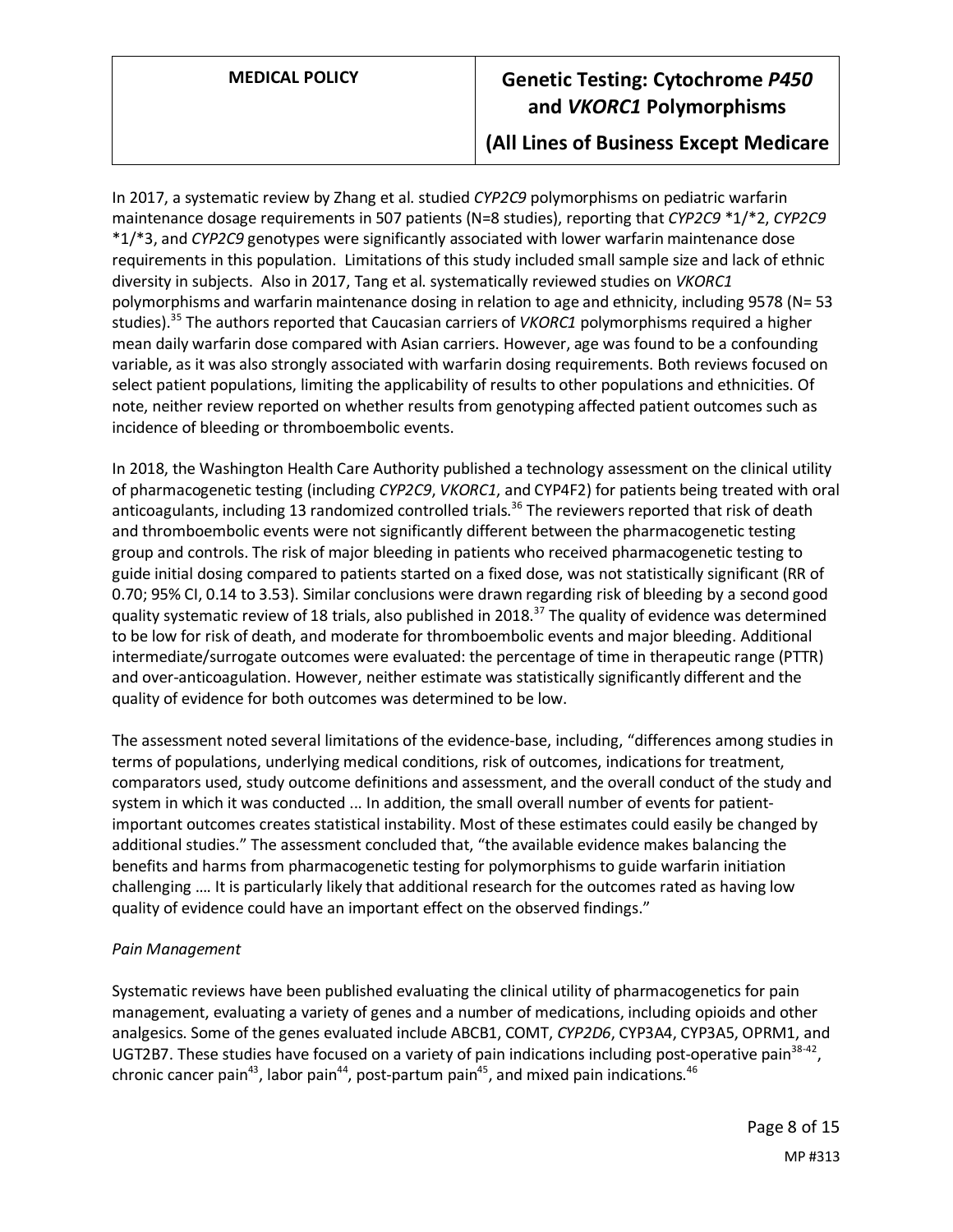**(All Lines of Business Except Medicare**

Limitations of the primary literature include heterogeneity between studies in terms of outcomes evaluated and data analyses, differences in experimental setup (exact polymorphisms or haplotypes studied, phenotypes studied), and conflicting results as some studies reported associations between some genetic variants and clinical outcomes while others report a lack of significance. Large-scale, highquality randomized trials are still needed to confirm any findings of associations between genes tested for pharmacogenetic purposes and outcomes related to pain.

#### Multigene Panels

Several systematic reviews were identified addressing the GeneSight Psychotropic (Myriad Genetics, Inc.) and Neuro IDgenetix (AltheaDx, Inc.) tests for guiding medication selection for patients with psychiatric disorders or acute or chronic pain.47-49 Studies published to date suffer from high risk of bias, short term follow up, and lack of significant results in primary analyses. Future studies are needed comparing use of GeneSight Psychotropic to true standard practice in a randomized, controlled, blinded trial design with long term follow up.

## **CLINICAL PRACTICE GUIDELINES**

#### National Comprehensive Cancer Network (NCCN)

#### *Breast Cancer Diagnosis and Treatment*

The NCCN breast cancer guidelines (v 4.2021) recommends against *CYP2D6* genotype testing for patients considering tamoxifen, and states that coadministration of strong inhibitors of *CYP2D6* should be used with caution.<sup>50</sup> In the guidelines' discussion section, authors also state:

"Given the limited and conflicting evidence at this time, the NCCN Breast Cancer Panel does not recommend *CYP2D6* testing as a tool to determine the optimal adjuvant endocrine strategy. This recommendation is consistent with the ASCO Guidelines."<sup>50</sup>

#### American Society of Clinical Oncology

In 2016, the ASCO published a guideline on the use of biomarkers to guide adjuvant systemic therapy decisions for women with early-stage invasive breast cancer. Authors recommended against cytochrome *P450 2D6* (*CYP2D6*) polymorphisms to guide adjuvant endocrine therapy selection.<sup>51</sup>

#### Clinical Pharmacogenetics Implementation Consortium (CPIC)

<span id="page-8-0"></span>In 2017, the CPIC issued a guideline for pharmacogenetics-guided warfarin dosing.<sup>52</sup> Authors stated that although there is substantial evidence associating *CYP2C9* and *VKORC1* variants with warfarin dosing, randomized clinical trials have demonstrated inconsistent results in terms of clinical outcomes.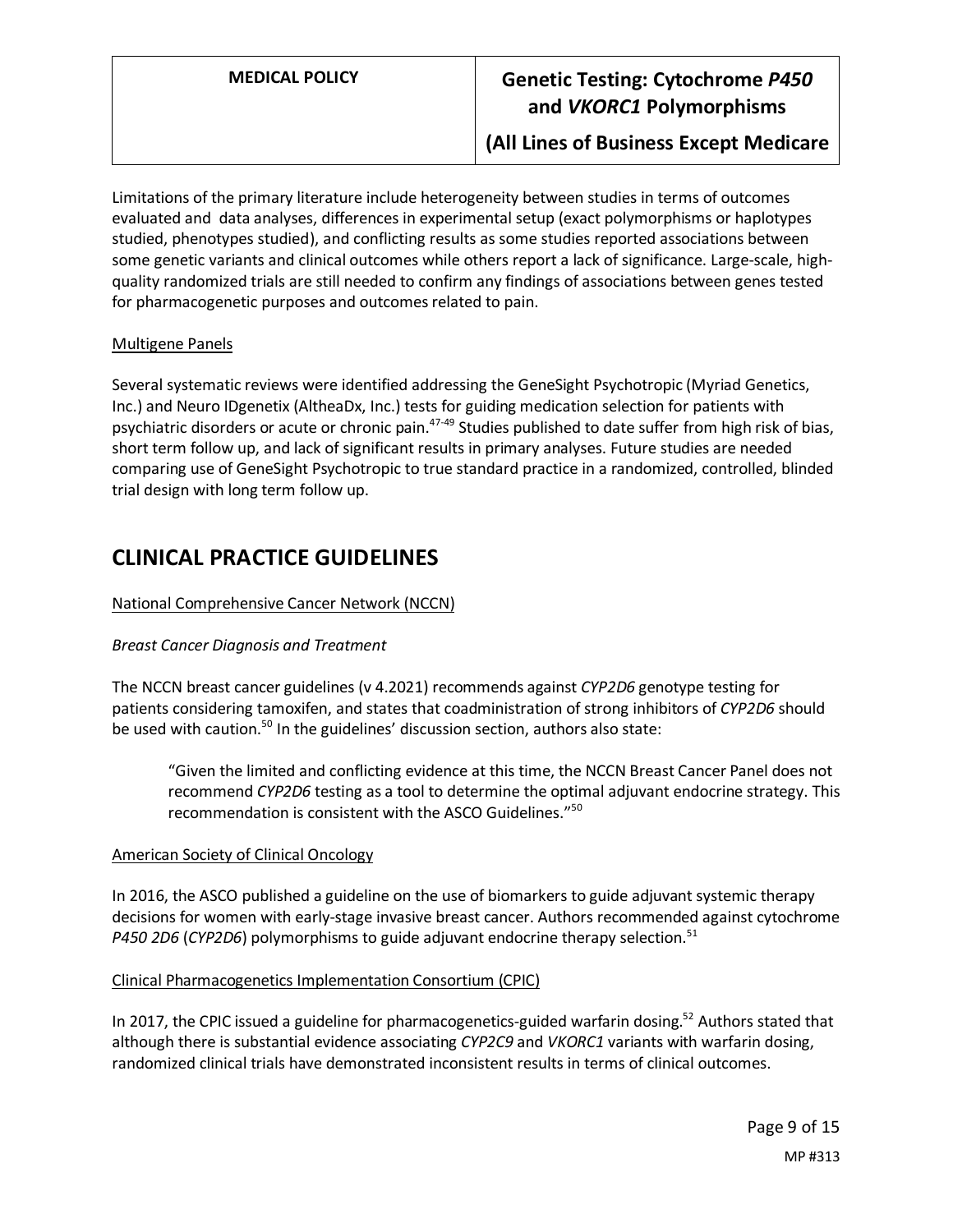### **POLICY SUMMARY**

There is a lack of evidence and clinical practice guideline support for most CYP genotyping. However, there are several indications for which there is sufficient evidence that genetic testing for mutations in select CYP genes may be necessary to determine whether a patient is a candidate for a particular therapy. These situations include:

- *CYP2C9* for Mayzent® (siponimod) for relapsing forms of multiple sclerosis (MS), including clinically isolated syndrome, relapsing-remitting disease, and active secondary progressive disease, in adults.
- *CYP2C19* genotyping for Plavix® (clopidogrel) for patients with conditions outlined by the FDA (acute coronary syndrome, recent myocardial infarction, recent stroke, or established peripheral arterial disease)
- *CYP2D6* genotyping for patients with Huntington's chorea to inform treatment with Xenazine ® (tetrabenazine)
- *CYP2D6* genotyping for patients with Gaucher disease, type 1 to inform treatment with Cerdelga<sup>TM</sup> (eliglustat)
- *CYP27A1* genotyping for patients with Cerebrotendinous xanthomatosis to inform treatment with Chenodal (chenodiol)

For *VKORC1* genotyping and all other *CYP* gene genotyping, including tests for guiding medication selection for patients with psychiatric disorders or acute or chronic pain (e.g. GeneSight Psychotropic), there is insufficient evidence that testing for genetic variants in any of the *CYP* genes to inform medication choice or dosing will lead to improved outcomes for any indication.

# **INSTRUCTIONS FOR USE**

Company Medical Policies serve as guidance for the administration of plan benefits. Medical policies do not constitute medical advice nor a guarantee of coverage. Company Medical Policies are reviewed annually and are based upon published, peer-reviewed scientific evidence and evidence-based clinical practice guidelines that are available as of the last policy update. The Companies reserve the right to determine the application of Medical Policies and make revisions to Medical Policies at any time. Providers will be given at least 60-days' notice of policy changes that are restrictive in nature.

The scope and availability of all plan benefits are determined in accordance with the applicable coverage agreement. Any conflict or variance between the terms of the coverage agreement and Company Medical Policy will be resolved in favor of the coverage agreement.

# **REGULATORY STATUS**

Several test kits for *CYP450* genotyping have been cleared for marketing by the FDA (FDA product code: NTI). These include, but may not be limited to the following: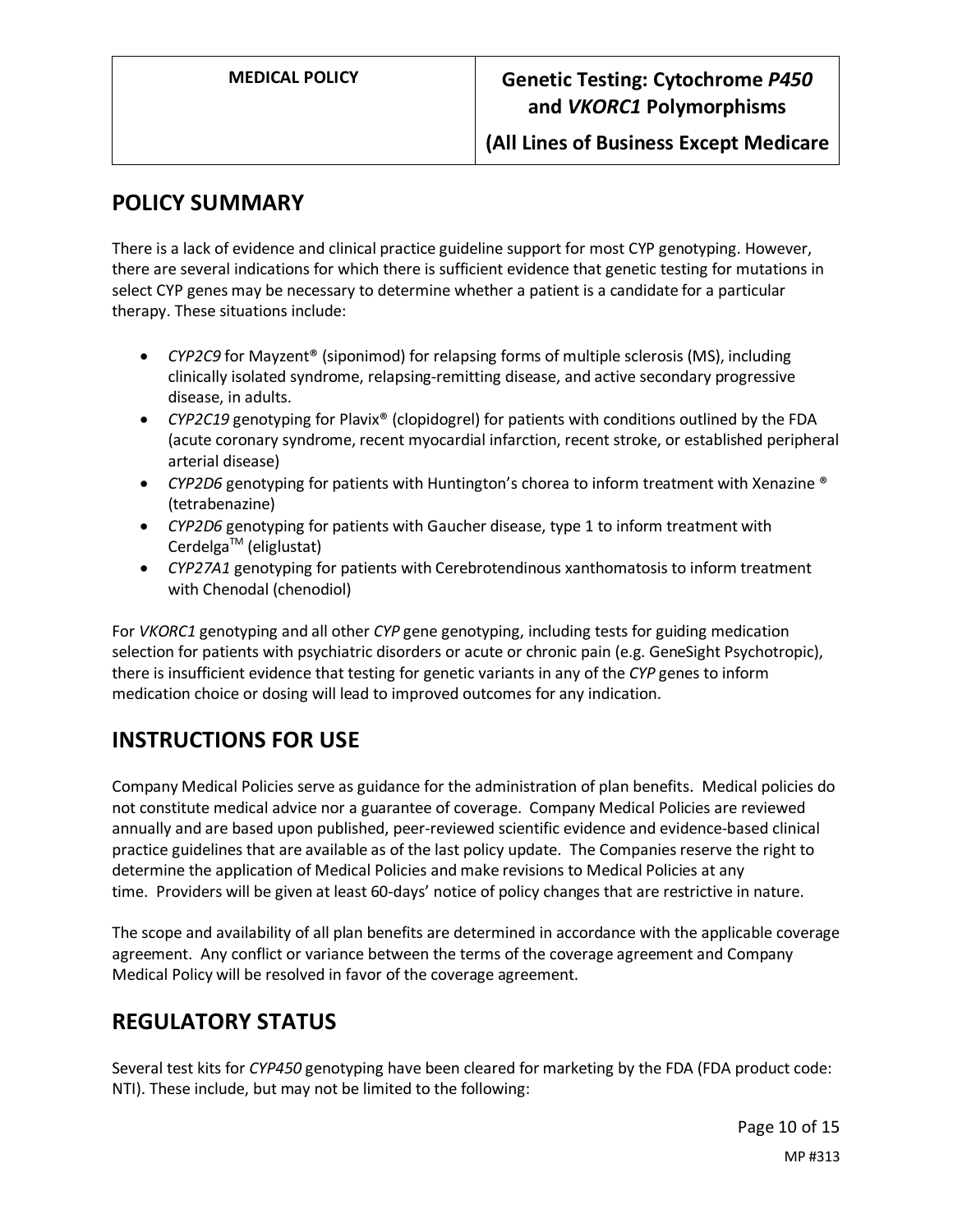- The AmpliChip® (Roche Molecular Systems, Inc.)
- The xTAG® *CYP2D6* Kit (Luminex Molecular Diagnostics)
- The INFINITI *CYP2C19* Assay (AutoGenomics Inc.)
- Verigene *CYP2C19* Nucleic Acid Test
- The Spartan RX *CYP2C19* Test System (Spartan Bioscience)
- The xTAG® *CYP2C19* Kit v3 (Luminex Molecular Diagnostics)

#### Mental Health Parity Statement

Coverage decisions are made on the basis of individualized determinations of medical necessity and the experimental or investigational character of the treatment in the individual case. In cases where medical necessity is not established by policy for specific treatment modalities, evidence not previously considered regarding the efficacy of the modality that is presented shall be given consideration to determine if the policy represents current standards of care.

### **REFERENCES**

- 1. Wyen C, Hendra H, Siccardi M, et al. Cytochrome *P450* 2B6 (*CYP2B6*) and constitutive androstane receptor (CAR) polymorphisms are associated with early discontinuation of efavirenz-containing regimens. *J Antimicrob Chemother.* 2011;66(9):2092- 2098[.https://www.ncbi.nlm.nih.gov/pubmed/21715435.](https://www.ncbi.nlm.nih.gov/pubmed/21715435)
- 2. Mollan KR, Tierney C, Hellwege JN, et al. Race/Ethnicity and the Pharmacogenetics of Reported Suicidality With Efavirenz Among Clinical Trials Participants. *J Infect Dis.* 2017;216(5):554- 564[.https://www.ncbi.nlm.nih.gov/pubmed/28931220.](https://www.ncbi.nlm.nih.gov/pubmed/28931220)
- 3. Gross R, Bellamy SL, Ratshaa B, et al. *CYP2B6* genotypes and early efavirenz-based HIV treatment outcomes in Botswana. *AIDS.* 2017;31(15):2107- 2113[.https://www.ncbi.nlm.nih.gov/pubmed/28692529.](https://www.ncbi.nlm.nih.gov/pubmed/28692529)
- 4. Gatanaga H, Hayashida T, Tsuchiya K, et al. Successful efavirenz dose reduction in HIV type 1 infected individuals with cytochrome *P450* 2B6 \*6 and \*26. *Clin Infect Dis.* 2007;45(9):1230- 1237[.https://www.ncbi.nlm.nih.gov/pubmed/17918089.](https://www.ncbi.nlm.nih.gov/pubmed/17918089)
- 5. Ciccacci C, Di Fusco D, Marazzi MC, et al. Association between *CYP2B6* polymorphisms and Nevirapine-induced SJS/TEN: a pharmacogenetics study. *Eur J Clin Pharmacol.* 2013;69(11):1909- 1916[.https://www.ncbi.nlm.nih.gov/pubmed/23774940.](https://www.ncbi.nlm.nih.gov/pubmed/23774940)
- 6. Oluka MN, Okalebo FA, Guantai AN, McClelland RS, Graham SM. Cytochrome *P450* 2B6 genetic variants are associated with plasma nevirapine levels and clinical response in HIV-1 infected Kenyan women: a prospective cohort study. *AIDS Res Ther.*  2015;12:10[.https://www.ncbi.nlm.nih.gov/pubmed/25878720.](https://www.ncbi.nlm.nih.gov/pubmed/25878720)
- 7. Dennis BB, Bawor M, Thabane L, Sohani Z, Samaan Z. Impact of ABCB1 and *CYP2B6* genetic polymorphisms on methadone metabolism, dose and treatment response in patients with opioid addiction: a systematic review and meta-analysis. *PLoS One.*  2014;9(1):e86114[.https://www.ncbi.nlm.nih.gov/pubmed/24489693.](https://www.ncbi.nlm.nih.gov/pubmed/24489693)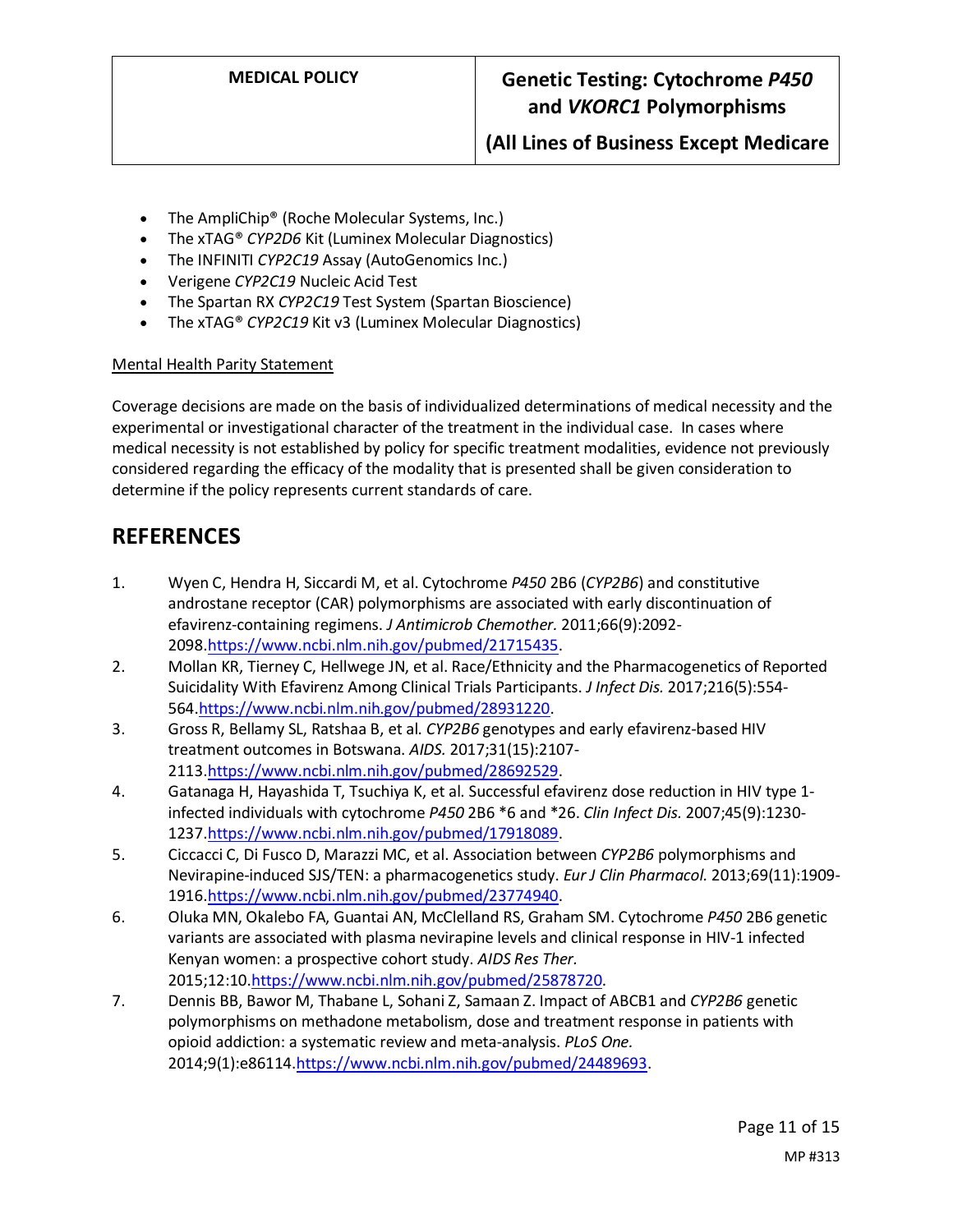**(All Lines of Business Except Medicare**

- 8. Ham AC, Ziere G, Broer L, et al. *CYP2C9* Genotypes Modify Benzodiazepine-Related Fall Risk: Original Results From Three Studies With Meta-Analysis. *J Am Med Dir Assoc.* 2017;18(1):88 e81- 88 e15[.https://www.ncbi.nlm.nih.gov/pubmed/27889507.](https://www.ncbi.nlm.nih.gov/pubmed/27889507)
- 9. Estany-Gestal A, Salgado-Barreira A, Sanchez-Diz P, Figueiras A. Influence of *CYP2C9* genetic variants on gastrointestinal bleeding associated with nonsteroidal anti-inflammatory drugs: a systematic critical review. *Pharmacogenet Genomics.* 2011;21(7):357- 364[.https://www.ncbi.nlm.nih.gov/pubmed/21597400.](https://www.ncbi.nlm.nih.gov/pubmed/21597400)
- 10. Franco V, Perucca E. *CYP2C9* polymorphisms and phenytoin metabolism: implications for adverse effects. *Expert Opin Drug Metab Toxicol.* 2015;11(8):1269- 1279[.https://www.ncbi.nlm.nih.gov/pubmed/26037375.](https://www.ncbi.nlm.nih.gov/pubmed/26037375)
- 11. Liao K, Liu Y, Ai CZ, Yu X, Li W. The association between *CYP2C9*/2C19 polymorphisms and phenytoin maintenance doses in Asian epileptic patients: A systematic review and metaanalysis. *Int J Clin Pharmacol Ther.* 2018;56(7):337- 346[.https://www.ncbi.nlm.nih.gov/pubmed/29628024.](https://www.ncbi.nlm.nih.gov/pubmed/29628024)
- 12. Dagenais R, Wilby KJ, Elewa H, Ensom MHH. Impact of Genetic Polymorphisms on Phenytoin Pharmacokinetics and Clinical Outcomes in the Middle East and North Africa Region. *Drugs R D.*  2017;17(3):341-361[.https://www.ncbi.nlm.nih.gov/pubmed/28748348.](https://www.ncbi.nlm.nih.gov/pubmed/28748348)
- 13. Li X, Yu C, Wang T, Chen K, Zhai S, Tang H. Effect of cytochrome *P450* 2C19 polymorphisms on the clinical outcomes of voriconazole: a systematic review and meta-analysis. *Eur J Clin Pharmacol.* 2016;72(10):1185-1193[.https://www.ncbi.nlm.nih.gov/pubmed/27388292.](https://www.ncbi.nlm.nih.gov/pubmed/27388292)
- 14. Elewa H, El-Mekaty E, El-Bardissy A, Ensom MH, Wilby KJ. Therapeutic Drug Monitoring of Voriconazole in the Management of Invasive Fungal Infections: A Critical Review. *Clin Pharmacokinet.* 2015;54(12):1223-123[5.https://www.ncbi.nlm.nih.gov/pubmed/26070947.](https://www.ncbi.nlm.nih.gov/pubmed/26070947)
- 15. Ichikawa H, Sugimoto M, Sugimoto K, Andoh A, Furuta T. Rapid metabolizer genotype of *CYP2C19* is a risk factor of being refractory to proton pump inhibitor therapy for reflux esophagitis. *J Gastroenterol Hepatol.* 2016;31(4):716- 726[.https://www.ncbi.nlm.nih.gov/pubmed/26580676.](https://www.ncbi.nlm.nih.gov/pubmed/26580676)
- 16. Denisenko NP, Sychev DA, Sizova ZM, Rozhkov AV, Kondrashov AV. Effect of *CYP2C19* Genetic Polymorphisms on the Efficacy of Proton Pump Inhibitor-Based Triple Eradication Therapy in Slavic Patients with Peptic Ulcers: A Meta-Analysis. *Eksp Klin Gastroenterol.* 2016(11):11- 16[.https://www.ncbi.nlm.nih.gov/pubmed/29889439.](https://www.ncbi.nlm.nih.gov/pubmed/29889439)
- 17. Hayes Inc. *CYP2C19* Pharmacogenomic Genotyping To Direct Clopidogrel Therapy In Adult Patients Undergoing Percutaneous Coronary Intervention (PCI). [https://evidence.hayesinc.com/report/gti.](https://evidence.hayesinc.com/report/gti.cyp2c191684)*CYP2C19*1684. Published 2017 (updated 2020). Accessed 6/23/2021.
- 18. Hayes Inc. *CYP2C19* Pharmacogenomic Genotyping To Direct Clopidogrel Therapy For Secondary Prevention In Patients With A History Of Stroke And/Or Transient Ischemic Attack (TIA). [https://evidence.hayesinc.com/report/gti.](https://evidence.hayesinc.com/report/gti.cyp2c19pharmatia4226)*CYP2C19*pharmatia4226. Published 2017 (updated 2020). Accessed 6/23/2021.
- 19. Chen H, Dang Y, Zhou X, Liu B, Liu S, Zhang G. Tailored Therapy Versus Empiric Chosen Treatment for Helicobacter pylori Eradication: A Meta-Analysis. *Medicine (Baltimore).*  2016;95(7):e2750[.https://www.ncbi.nlm.nih.gov/pubmed/26886617.](https://www.ncbi.nlm.nih.gov/pubmed/26886617)
- 20. Fleeman N, Martin Saborido C, Payne K, et al. The clinical effectiveness and cost-effectiveness of genotyping for *CYP2D6* for the management of women with breast cancer treated with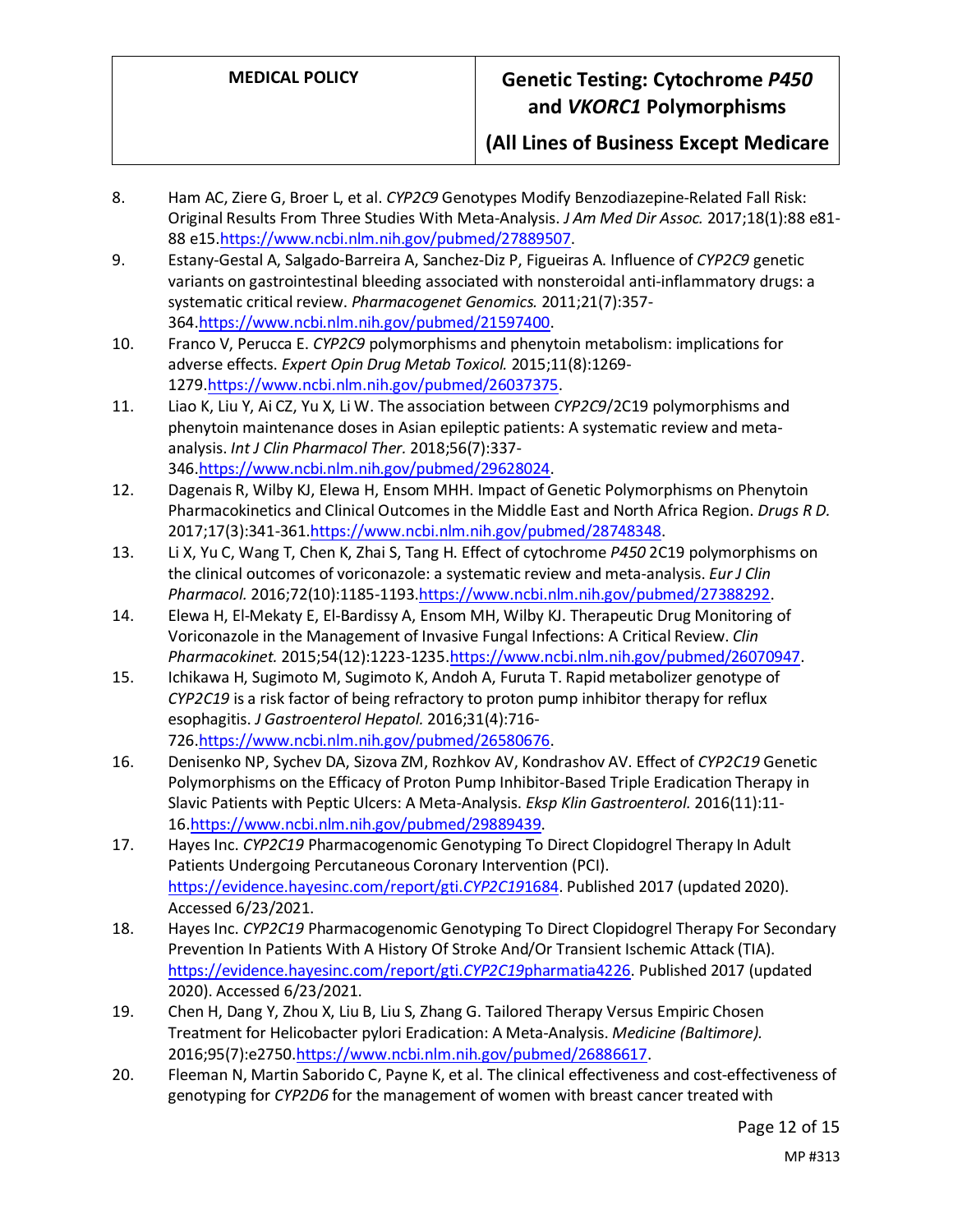tamoxifen: a systematic review. *Health Technol Assess.* 2011;15(33):1- 102[.https://www.ncbi.nlm.nih.gov/pubmed/21906462.](https://www.ncbi.nlm.nih.gov/pubmed/21906462)

- 21. Province MA, Goetz MP, Brauch H, et al. *CYP2D6* genotype and adjuvant tamoxifen: metaanalysis of heterogeneous study populations. *Clin Pharmacol Ther.* 2014;95(2):216- 227[.https://www.ncbi.nlm.nih.gov/pubmed/24060820.](https://www.ncbi.nlm.nih.gov/pubmed/24060820)
- 22. Jung JA, Lim HS. Association between *CYP2D6* genotypes and the clinical outcomes of adjuvant tamoxifen for breast cancer: a meta-analysis. *Pharmacogenomics.* 2014;15(1):49- 60[.https://www.ncbi.nlm.nih.gov/pubmed/24329190.](https://www.ncbi.nlm.nih.gov/pubmed/24329190)
- 23. Lum DW, Perel P, Hingorani AD, Holmes MV. *CYP2D6* genotype and tamoxifen response for breast cancer: a systematic review and meta-analysis. *PLoS One.*  2013;8(10):e7664[8.https://www.ncbi.nlm.nih.gov/pubmed/24098545.](https://www.ncbi.nlm.nih.gov/pubmed/24098545)
- 24. Goetz MP, Schaid DJ, Wickerham DL, et al. Evaluation of *CYP2D6* and efficacy of tamoxifen and raloxifene in women treated for breast cancer chemoprevention: results from the NSABP P1 and P2 clinical trials. *Clin Cancer Res.* 2011;17(21):6944- 6951[.https://www.ncbi.nlm.nih.gov/pubmed/21880792.](https://www.ncbi.nlm.nih.gov/pubmed/21880792)
- 25. Abraham JE, Maranian MJ, Driver KE, et al. *CYP2D6* gene variants: association with breast cancer specific survival in a cohort of breast cancer patients from the United Kingdom treated with adjuvant tamoxifen. *Breast Cancer Res.*  2010;12(4):R6[4.https://www.ncbi.nlm.nih.gov/pubmed/20731819.](https://www.ncbi.nlm.nih.gov/pubmed/20731819)
- 26. Rae JM, Drury S, Hayes DF, et al. *CYP2D6* and UGT2B7 genotype and risk of recurrence in tamoxifen-treated breast cancer patients. *J Natl Cancer Inst.* 2012;104(6):452- 460[.https://www.ncbi.nlm.nih.gov/pubmed/22395643.](https://www.ncbi.nlm.nih.gov/pubmed/22395643)
- 27. Regan MM, Leyland-Jones B, Bouzyk M, et al. *CYP2D6* genotype and tamoxifen response in postmenopausal women with endocrine-responsive breast cancer: the breast international group 1-98 trial. *J Natl Cancer Inst.* 2012;104(6):441- 451[.https://www.ncbi.nlm.nih.gov/pubmed/22395644.](https://www.ncbi.nlm.nih.gov/pubmed/22395644)
- 28. Li S, Lin H, Sun W, et al. A meta-analysis of the effect of *CYP2D6* polymorphism on the pharmacokinetics and pharmacodynamics of metoprolol. *Int J Clin Pharmacol Ther.*  2017;55(6):483-492[.https://www.ncbi.nlm.nih.gov/pubmed/28139969.](https://www.ncbi.nlm.nih.gov/pubmed/28139969)
- 29. Mottet F, Vardeny O, de Denus S. Pharmacogenomics of heart failure: a systematic review. *Pharmacogenomics.* 2016;17(16):1817-1858[.https://www.ncbi.nlm.nih.gov/pubmed/27813451.](https://www.ncbi.nlm.nih.gov/pubmed/27813451)
- 30. Xiao T, Jiao B, Zhang W, Tang B, Shen L. Effect of the *CYP2D6* and APOE Polymorphisms on the Efficacy of Donepezil in Patients with Alzheimer's Disease: A Systematic Review and Meta-Analysis. *CNS Drugs.* 2016;30(10):899-907[.https://www.ncbi.nlm.nih.gov/pubmed/27282366.](https://www.ncbi.nlm.nih.gov/pubmed/27282366)
- 31. Lassen D, Damkier P, Brosen K. The Pharmacogenetics of Tramadol. *Clin Pharmacokinet.*  2015;54(8):825-836[.https://www.ncbi.nlm.nih.gov/pubmed/25910878.](https://www.ncbi.nlm.nih.gov/pubmed/25910878)
- 32. Hayes Inc. Pharmacogenetic and Pharmacogenomic Testing for Opioid Treatment for Pain in Adults – Selected Single-Gene Variants and Pharmacogenomic Panels. [https://evidence.hayesinc.com/report/gtu.opioid4759.](https://evidence.hayesinc.com/report/gtu.opioid4759) Published 2019 (updated 2020). Accessed 6/28/2021.
- 33. Cartwright AL, Wilby KJ, Corrigan S, Ensom MH. Pharmacogenetics of risperidone: a systematic review of the clinical effects of *CYP2D6* polymorphisms. *Ann Pharmacother.* 2013;47(3):350- 360[.https://www.ncbi.nlm.nih.gov/pubmed/23463739.](https://www.ncbi.nlm.nih.gov/pubmed/23463739)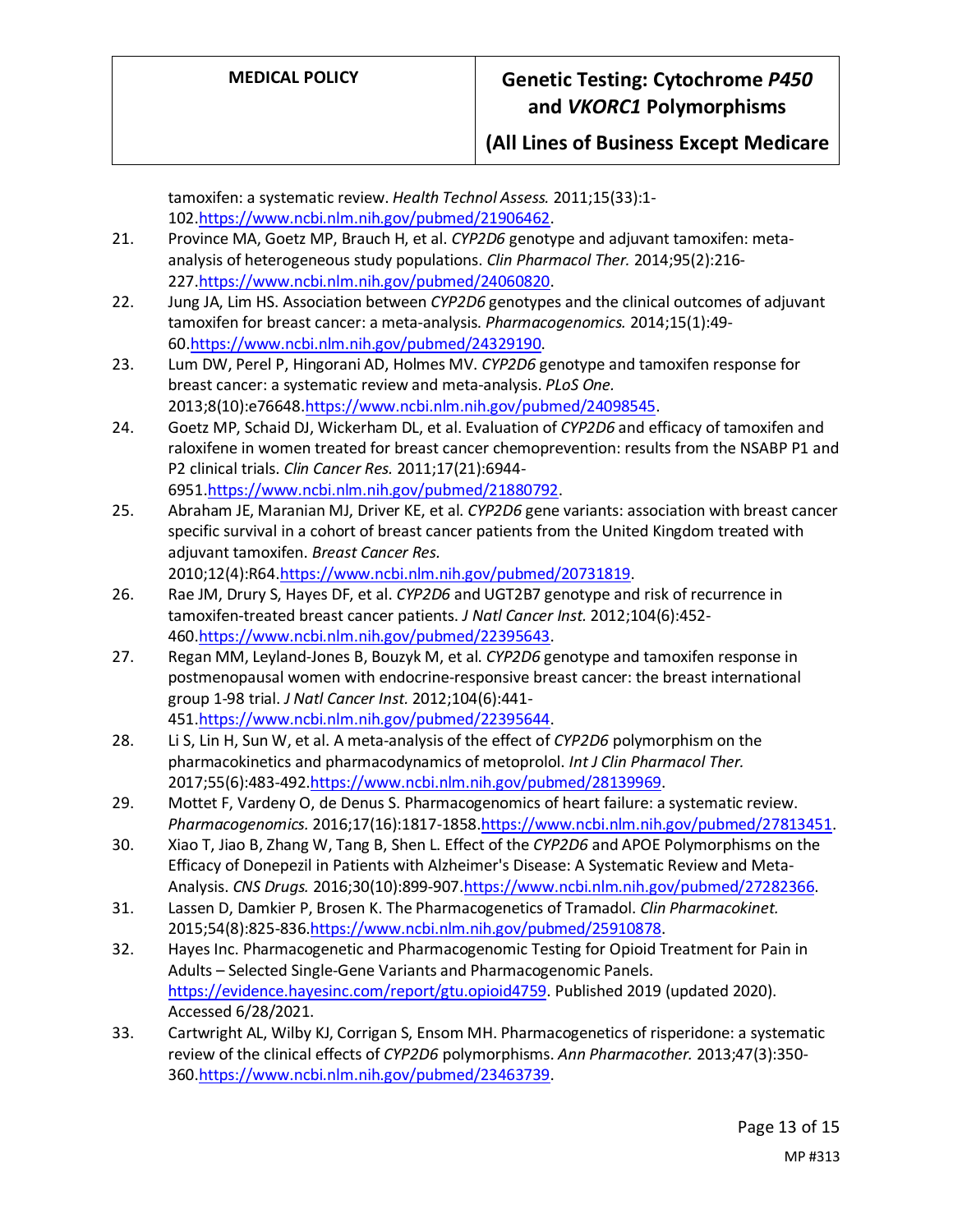**(All Lines of Business Except Medicare**

- 34. Fleeman N, Dundar Y, Dickson R, et al. Cytochrome *P450* testing for prescribing antipsychotics in adults with schizophrenia: systematic review and meta-analyses. *Pharmacogenomics J.*  2011;11(1):1-14[.https://www.ncbi.nlm.nih.gov/pubmed/20877299.](https://www.ncbi.nlm.nih.gov/pubmed/20877299)
- 35. Tang W, Shi QP, Ding F, Yu ML, Hua J, Wang YX. Impact of *VKORC1* gene polymorphisms on warfarin maintenance dosage: A novel systematic review and meta-analysis of 53 studies. *Int J Clin Pharmacol Ther.* 2017;55(4):304-321[.https://www.ncbi.nlm.nih.gov/pubmed/28025970.](https://www.ncbi.nlm.nih.gov/pubmed/28025970)
- 36. Washington State Health Care Authority. Pharmacogenetic testing for patients being treated with oral anticoagulants. Final evidence report. [https://www.hca.wa.gov/assets/program/pharmacogenetics-anticoagulants-final-rpt-](https://www.hca.wa.gov/assets/program/pharmacogenetics-anticoagulants-final-rpt-20180418.pdf)[20180418.pdf.](https://www.hca.wa.gov/assets/program/pharmacogenetics-anticoagulants-final-rpt-20180418.pdf) Published 2018. Accessed 6/22/2021.
- 37. Tse G, Gong M, Li G, et al. Genotype-guided warfarin dosing vs. conventional dosing strategies: a systematic review and meta-analysis of randomized controlled trials. *Br J Clin Pharmacol.*  2018[.https://www.ncbi.nlm.nih.gov/pubmed/29704269.](https://www.ncbi.nlm.nih.gov/pubmed/29704269)
- 38. Hu B, Zhang X, Xu G, et al. Association between COMT Polymorphism Val158Met and Opioid Consumption in Patients with Postoperative Pain: A Meta-Analysis. *Neurosignals.* 2018;26(1):11- 21[.https://www.ncbi.nlm.nih.gov/pubmed/29402857.](https://www.ncbi.nlm.nih.gov/pubmed/29402857)
- 39. Choi SW, Lam DMH, Wong SSC, Shiu HHC, Wang AXM, Cheung CW. Effects of Single Nucleotide Polymorphisms on Surgical and Postsurgical Opioid Requirements: A Systematic Review and Meta-Analysis. *Clin J Pain.* 2017;33(12):1117- 1130[.https://www.ncbi.nlm.nih.gov/pubmed/28379874.](https://www.ncbi.nlm.nih.gov/pubmed/28379874)
- 40. Hoofwijk DM, van Reij RR, Rutten BP, Kenis G, Buhre WF, Joosten EA. Genetic polymorphisms and their association with the prevalence and severity of chronic postsurgical pain: a systematic review. *Br J Anaesth.* 2016;117(6):708-719[.https://www.ncbi.nlm.nih.gov/pubmed/27956669.](https://www.ncbi.nlm.nih.gov/pubmed/27956669)
- 41. Ren ZY, Xu XQ, Bao YP, et al. The impact of genetic variation on sensitivity to opioid analgesics in patients with postoperative pain: a systematic review and meta-analysis. *Pain physician.*  2015;18(2):131-152
- 42. Hwang IC, Park JY, Myung SK, Ahn HY, Fukuda K, Liao Q. OPRM1 A118G gene variant and postoperative opioid requirement: a systematic review and meta-analysis. *Anesthesiology.*  2014;121(4):825-834
- 43. Tammimaki A, Mannisto PT. Catechol-O-methyltransferase gene polymorphism and chronic human pain: a systematic review and meta-analysis. *Pharmacogenet Genomics.* 2012;22(9):673- 691[.https://www.ncbi.nlm.nih.gov/pubmed/22722321.](https://www.ncbi.nlm.nih.gov/pubmed/22722321)
- 44. Song Z, Du B, Wang K, Shi X. Effects of OPRM1 A118G polymorphism on epidural analgesia with fentanyl during labor: a meta-analysis. *Genetic testing and molecular biomarkers.*  2013;17(10):743-749
- 45. Baber M, Bapat P, Nichol G, Koren G. The pharmacogenetics of opioid therapy in the management of postpartum pain: a systematic review. *Pharmacogenomics.* 2016;17(1):75- 93[.https://www.ncbi.nlm.nih.gov/pubmed/26652709.](https://www.ncbi.nlm.nih.gov/pubmed/26652709)
- 46. Walter C, Lotsch J. Meta-analysis of the relevance of the OPRM1 118A>G genetic variant for pain treatment. *Pain.* 2009;146(3):270-275
- 47. ECRI Institute. Neuro IDgenetix (AltheaDx, Inc.) for Guiding Medication Selection for Patients with Psychiatric Disorders or Acute or Chronic Pain. [https://www.ecri.org/components/ECRIgene/Documents/EG0175.pdf.](https://www.ecri.org/components/ECRIgene/Documents/EG0175.pdf) Published 2018. Accessed 6/23/2021.